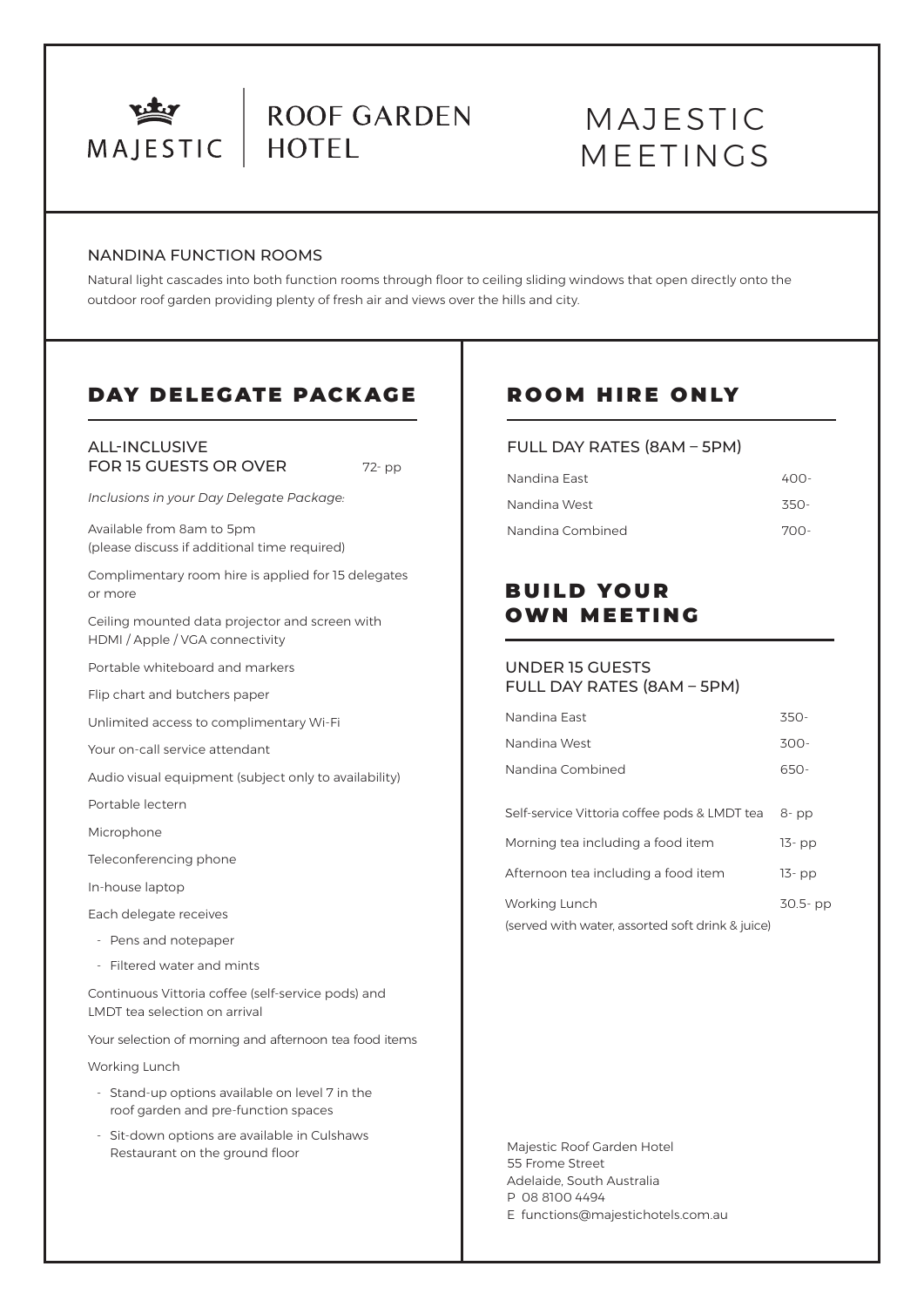

**ROOF GARDEN HOTEL** 

# MAJESTIC MEETINGS

# **MORNING & AFTERNOON** TEA FOOD OPTIONS

Please select one food item for each break

HOUSE MADE COOKIES (v)

YOGHURT (v) with granola

DANISH PASTRY (v)

SCONES (v) Beerenberg preserves and cream

FRUIT MUFFIN CARROT CAKE

CROISSANTS with double smoked Barossa ham and vintage cheese

ORANGE, ALMOND &

POPPY CAKE (af, df) MINI MAGNUM ICE

SEASONAL SLICED FRUIT (v, gf)

CREAM (v)

WHOLE FRUIT (v, gf)

BROWNIES (v, gf)

# WORKING LUNCH

Available for build your own or full DDP

Served in Culshaws Restaurant

*Please select one*

## GOURMET BAGUETTES & WRAPS

chef assorted selection and garden salad *in pre-function space or roof garden*

### ARTISAN HOT PASTRIES

vegetarian frittata, gourmet pie, spinach and ricotta rolls, sausage rolls, garden salad *in pre-function space or roof garden*

## WARM FILLED FOCACCIAS

chef assorted selection with flat fries, bush tomato relish *in pre-function space or roof garden*

## YELLOW THAI CHICKEN & COCONUT CURRY

pilaf rice, prawn crackers

#### BURGER & FRIES

brisket beef or southern fried chicken breast burger with the lot

#### QUICHE LORRAINE

with chunky chips, Beerenberg chutney, garden salad

#### LAMB KOFTAS

pilaf rice, tzatziki and tomato salad

#### LEMON PEPPER CHICKEN SKEWERS

spiced couscous and Greek salad

Served with water, assorted soft drink and juice

*We happily cater for dietary requirements – please discuss with your function coordinator* 

## **MAJESTIC** CATERING UPGRADES

Select an additional food item for Morning /Afternoon Tea *add* 7- pp

| Sparkling water, available all day | 7- pp           |
|------------------------------------|-----------------|
| Garden salad                       | 20- per bowl    |
| Greek salad                        | 30- per bowl    |
| Coleslaw salad                     | 30- per bowl    |
| Fruit platter                      | 55- per platter |
| Cheese board                       | 75- per platter |
| Antipasto                          | 85- per platter |
| All cater for 10 quests            |                 |

### POST-CONFERENCE NETWORKING HAPPY HOUR 32- pp

60 minutes of South Australian wine, beer, soft drink and chef selection canapés at the end of the day while the team debrief and wind down available on the 7th floor roof garden

Majestic Roof Garden Hotel 55 Frome Street Adelaide, South Australia P 08 8100 4494 E functions@majestichotels.com.au